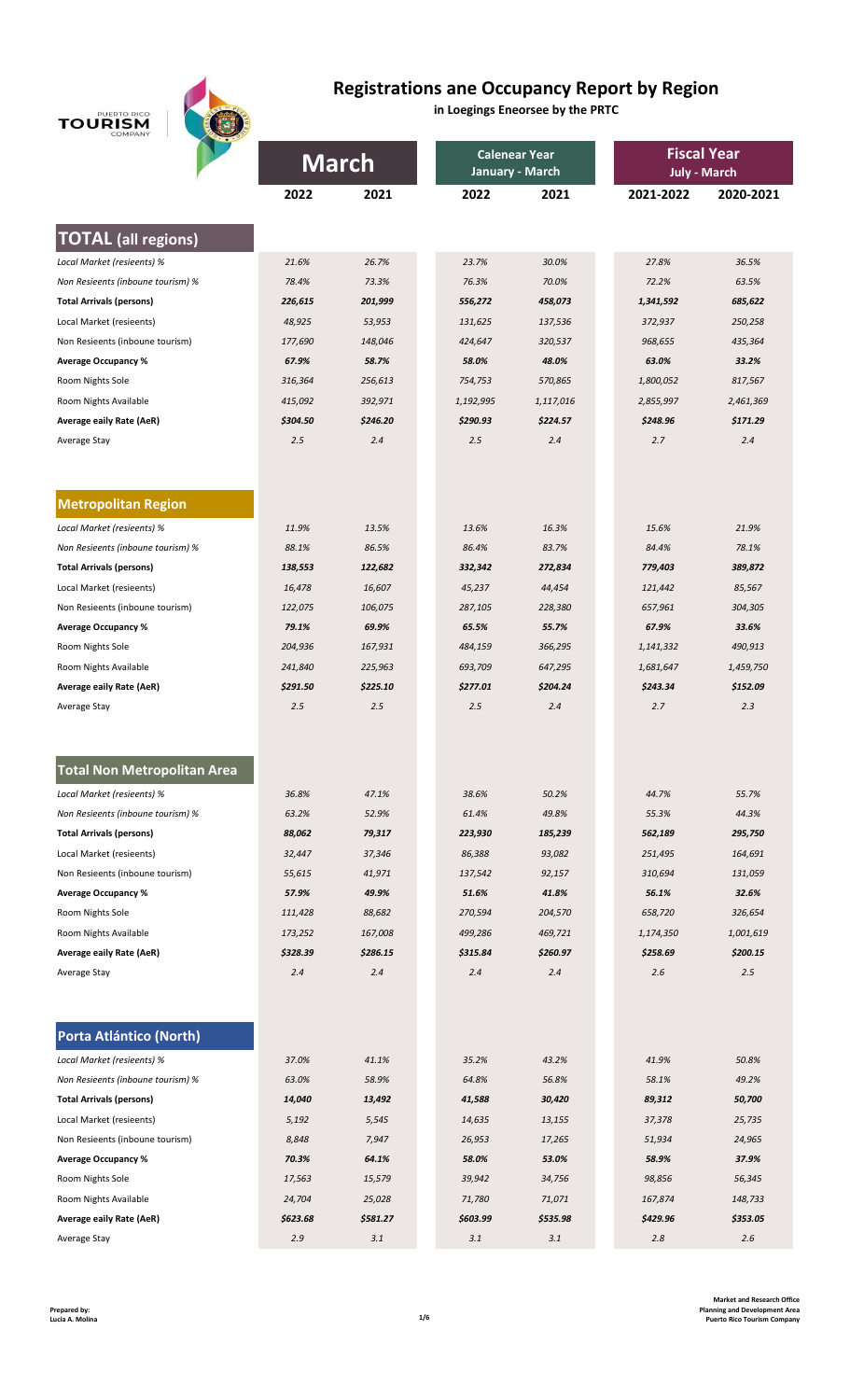# **TOURISM**



## **Registrations ane Occupancy Report by Region**

**in Loegings Eneorsee by the PRTC**

|                                   | <b>March</b> |          |          | <b>Calenear Year</b> | <b>Fiscal Year</b>  |           |  |
|-----------------------------------|--------------|----------|----------|----------------------|---------------------|-----------|--|
|                                   |              |          |          | January - March      | <b>July - March</b> |           |  |
|                                   | 2022         | 2021     | 2022     | 2021                 | 2021-2022           | 2020-2021 |  |
| <b>Porta Caribe (South)</b>       |              |          |          |                      |                     |           |  |
| Local Market (resieents) %        | 29.1%        | 33.3%    | 31.3%    | 33.3%                | 33.8%               | 29.1%     |  |
| Non Resieents (inboune tourism) % | 70.9%        | 66.7%    | 68.7%    | 66.7%                | 66.2%               | 70.9%     |  |
| <b>Total Arrivals (persons)</b>   | 14,125       | 12,448   | 35,849   | 29,549               | 94,556              | 37,774    |  |
| Local Market (resieents)          | 4,109        | 4,145    | 11,212   | 9,838                | 31,981              | 10,975    |  |
| Non Resieents (inboune tourism)   | 10,016       | 8,303    | 24,637   | 19,711               | 62,575              | 26,799    |  |
| <b>Average Occupancy %</b>        | 50.6%        | 44.6%    | 44.0%    | 39.0%                | 52.4%               | 36.0%     |  |
| Room Nights Sole                  | 16,158       | 13,739   | 41,825   | 33,638               | 108,020             | 55,440    |  |
| Room Nights Available             | 29,483       | 28,215   | 87,356   | 77,417               | 206,080             | 154,156   |  |
| Average eaily Rate (AeR)          | \$156.02     | \$135.77 | \$157.42 | \$130.55             | \$159.13            | \$128.02  |  |
| Average Stay                      | 2.2          | 2.2      | 2.2      | 2.2                  | 2.4                 | 2.7       |  |
|                                   |              |          |          |                      |                     |           |  |
| Porta Coreillera (Central)        |              |          |          |                      |                     |           |  |
| Local Market (resieents) %        | 71.6%        | 91.4%    | 81.7%    | 94.3%                | 88.6%               | 93.8%     |  |
| Non Resieents (inboune tourism) % | 28.4%        | 8.6%     | 18.3%    | 5.7%                 | 11.4%               | 6.2%      |  |
| <b>Total Arrivals (persons)</b>   | 1,089        | 787      | 2,979    | 2,124                | 7,078               | 4,032     |  |
| Local Market (resieents)          | 780          | 719      | 2,433    | 2,003                | 6,273               | 3,784     |  |
| Non Resieents (inboune tourism)   | 309          | 68       | 546      | 121                  | 805                 | 248       |  |
| <b>Average Occupancy %</b>        | 38.3%        | 24.5%    | 34.4%    | 22.9%                | 41.2%               | 19.5%     |  |
| Room Nights Sole                  | 1,065        | 578      | 2,640    | 1,537                | 5,967               | 2,773     |  |
| Room Nights Available             | 2,723        | 2,161    | 7,406    | 6,082                | 14,485              | 14,237    |  |
| Average eaily Rate (AeR)          | \$161.94     | \$132.66 | \$156.67 | \$137.84             | \$143.78            | \$137.92  |  |
| Average Stay                      | 2.2          | 2.0      | 2.1      | 2.0                  | 2.1                 | $1.8\,$   |  |
|                                   |              |          |          |                      |                     |           |  |
| Porta eel Este (East)             |              |          |          |                      |                     |           |  |
| Local Market (resieents) %        | 21.2%        | 23.8%    | 21.9%    | 26.7%                | 25.7%               | 37.1%     |  |
| Non Resieents (inboune tourism) % | 78.8%        | 76.2%    | 78.1%    | 73.3%                | 74.3%               | 62.9%     |  |
| <b>Total Arrivals (persons)</b>   | 32,536       | 20,510   | 73,987   | 44,979               | 175,639             | 70,760    |  |
| Local Market (resieents)          | 6,883        | 4,886    | 16,175   | 11,990               | 45,153              | 26,226    |  |
| Non Resieents (inboune tourism)   | 25,653       | 15,624   | 57,812   | 32,989               | 130,486             | 44,534    |  |
| <b>Average Occupancy %</b>        | 73.0%        | 50.4%    | 64.1%    | 38.8%                | 61.8%               | 28.9%     |  |
| Room Nights Sole                  | 48,284       | 29,120   | 109,166  | 61,713               | 240,114             | 89,241    |  |
| Room Nights Available             | 60,016       | 54,144   | 167,008  | 150,534              | 388,593             | 308,317   |  |
| Average eaily Rate (AeR)          | \$375.65     | \$326.73 | \$376.87 | \$294.47             | \$314.26            | \$216.03  |  |
| Average Stay                      | 2.7          | 2.6      | 2.6      | 2.5                  | 3.1                 | 3.0       |  |
|                                   |              |          |          |                      |                     |           |  |
| Porta eel Sol (West)              |              |          |          |                      |                     |           |  |
| Local Market (resieents) %        | 58.9%        | 68.7%    | 60.3%    | 71.8%                | 66.8%               | 73.9%     |  |
| Non Resieents (inboune tourism) % | 41.1%        | 31.3%    | 39.7%    | 28.2%                | 33.2%               | 26.1%     |  |
| <b>Total Arrivals (persons)</b>   | 26,272       | 32,080   | 69,527   | 78,167               | 195,604             | 132,484   |  |
| Local Market (resieents)          | 15,483       | 22,051   | 41,933   | 56,096               | 130,710             | 97,971    |  |
| Non Resieents (inboune tourism)   | 10,789       | 10,029   | 27,594   | 22,071               | 64,894              | 34,513    |  |
| <b>Average Occupancy %</b>        | 49.6%        | 49.6%    | 46.0%    | 43.3%                | 51.8%               | 32.7%     |  |
| Room Nights Sole                  | 28,358       | 29,666   | 77,021   | 72,926               | 205,763             | 122,855   |  |
| Room Nights Available             | 56,326       | 57,460   | 165,736  | 164,617              | 397,318             | 376,176   |  |
| <b>Average eaily Rate (AeR)</b>   | \$169.50     | \$163.98 | \$171.40 | \$164.30             | \$167.16            | \$152.45  |  |
| Average Stay                      | 2.2          | 2.2      | 2.3      | 2.2                  | 2.2                 | 2.2       |  |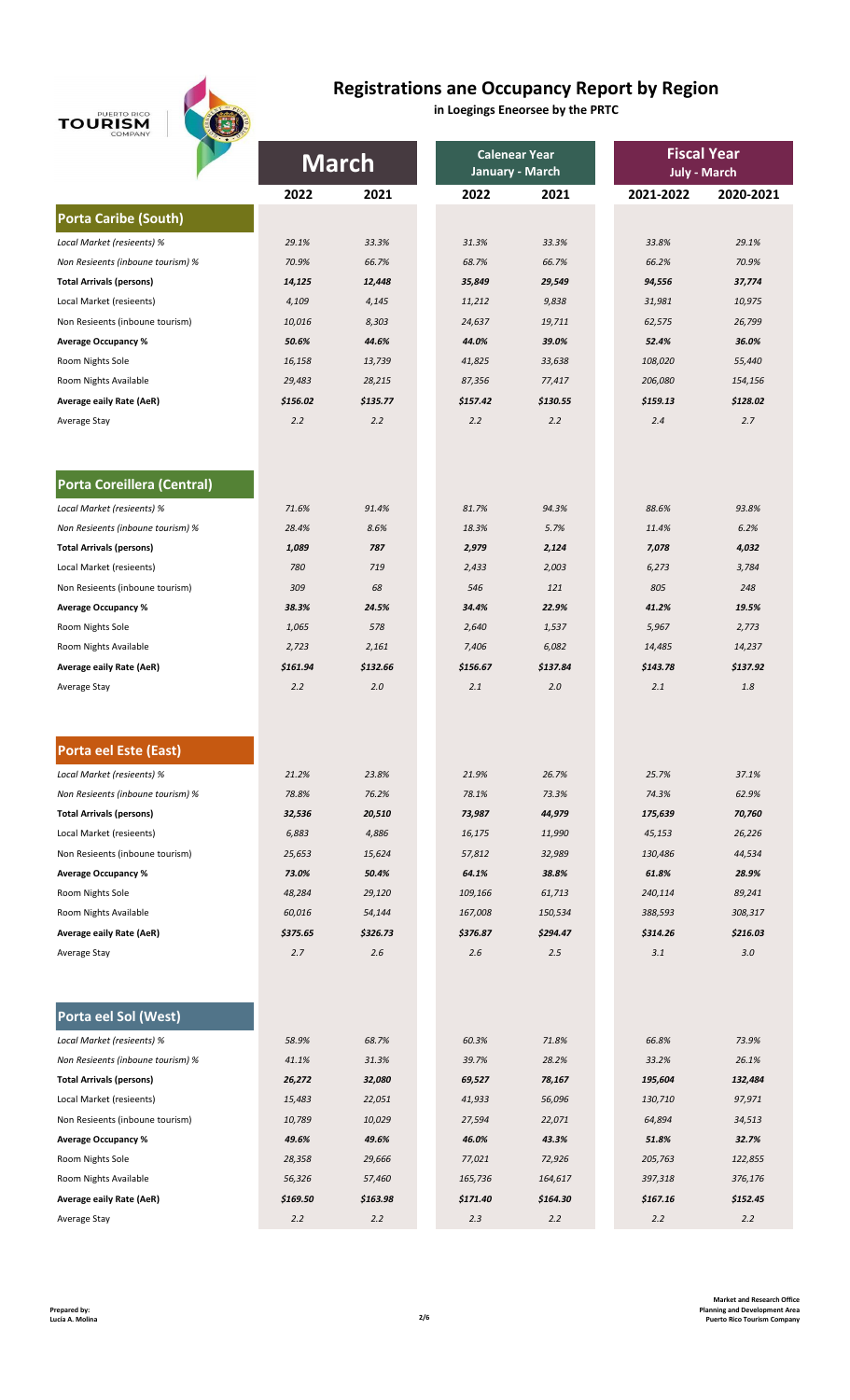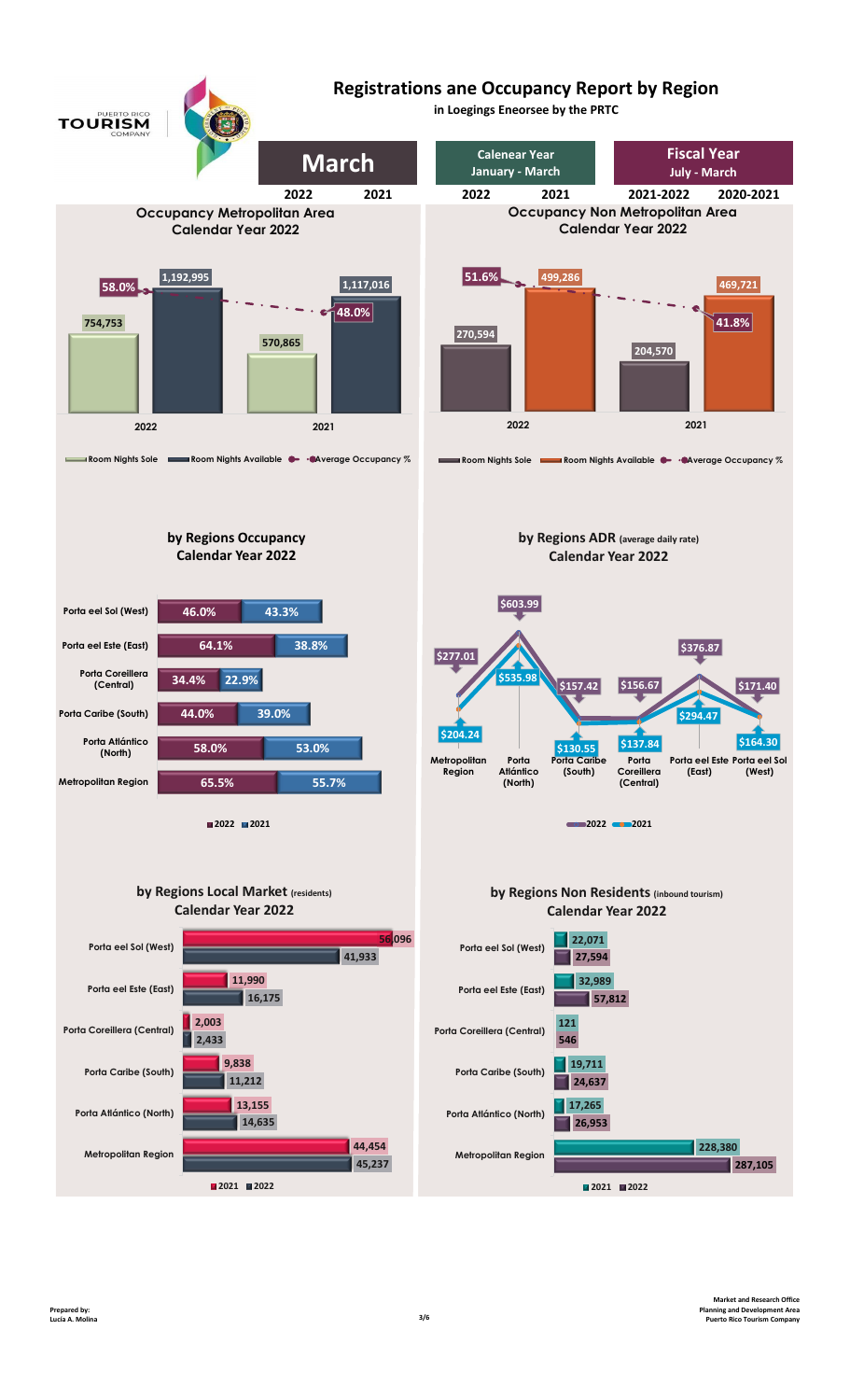# **Registrations and Occupancy Report by Category**

|                                   | <b>Registrations and Occupancy Report by Category</b> |                                  |          |                      |                                                  |  |  |  |
|-----------------------------------|-------------------------------------------------------|----------------------------------|----------|----------------------|--------------------------------------------------|--|--|--|
| PUERTO RICO<br><b>TOURISM</b>     |                                                       | in Lodgings Endorsed by the PRTC |          |                      |                                                  |  |  |  |
|                                   |                                                       |                                  |          | <b>Calendar Year</b> |                                                  |  |  |  |
|                                   |                                                       | <b>March</b>                     |          | January - March      | <b>Monthly Graphs</b>                            |  |  |  |
|                                   | 2022                                                  | 2021                             | 2022     | 2021                 | 2022 vs 2021                                     |  |  |  |
| Metropolitan Area                 |                                                       |                                  |          |                      |                                                  |  |  |  |
| Bed & Breakfast / Hostel / Posada |                                                       |                                  |          |                      |                                                  |  |  |  |
| Local Market (residents) %        | 14.6%                                                 | 15.8%                            | 14.9%    | 16.6%                | <b>Bed &amp; Breakfast</b>                       |  |  |  |
| Non Residents (inbound tourism) % | 85.4%                                                 | 84.2%                            | 85.1%    | 83.4%                | Hostel / Posada                                  |  |  |  |
| <b>Total Arrivals (persons)</b>   | 902                                                   | 735                              | 2,259    | 1,679                | 1,824<br>1,814<br>77.0%                          |  |  |  |
| Local Market (residents)          | 132                                                   | 116                              | 336      | 278                  | .<br>1,332<br>1,119                              |  |  |  |
| Non Residents (inbound tourism)   | 770                                                   | 619                              | 1,923    | 1,401                | 61.6%                                            |  |  |  |
| <b>Average Occupancy %</b>        | 77.0%                                                 | 61.6%                            | 65.1%    | 46.6%                |                                                  |  |  |  |
| Room Nights Sold                  | 1,332                                                 | 1,119                            | 3,363    | 2,538                |                                                  |  |  |  |
| Room Nights Available             | 1,814                                                 | 1,824                            | 5,300    | 5,310                | 2022<br>2021                                     |  |  |  |
| <b>Average Daily Rate (ADR)</b>   | \$108.67                                              | \$83.78                          | \$107.80 | \$81.79              | Room Nights Sold<br><b>Room Nights Available</b> |  |  |  |
| Average Stay                      | 2.5                                                   | 2.5                              | 2.5      | 2.5                  | ••• ◆Occupancy Rate %                            |  |  |  |
|                                   |                                                       |                                  |          |                      |                                                  |  |  |  |
| <b>Guest House</b>                |                                                       |                                  |          |                      |                                                  |  |  |  |
| Local Market (residents) %        | 18.4%                                                 | 21.9%                            | 19.4%    | 22.0%                | <b>Guest House</b>                               |  |  |  |
| Non Residents (inbound tourism) % | 81.6%                                                 | 78.1%                            | 80.6%    | 78.0%                | 79.9<br>%<br>6,860                               |  |  |  |
| <b>Total Arrivals (persons)</b>   | 4,586                                                 | 3,360                            | 10,973   | 7,865                | 6,535<br>5,637                                   |  |  |  |
| Local Market (residents)          | 842                                                   | 735                              | 2,124    | 1,730                | 64.0<br>4,103<br>%                               |  |  |  |
| Non Residents (inbound tourism)   | 3,744                                                 | 2,625                            | 8,849    | 6,135                |                                                  |  |  |  |
| <b>Average Occupancy %</b>        | 79.9%                                                 | 64.0%                            | 66.6%    | 53.0%                |                                                  |  |  |  |
| Room Nights Sold                  | 5,637                                                 | 4,103                            | 13,432   | 9,560                |                                                  |  |  |  |
| Room Nights Available             | 6,860                                                 | 6,535                            | 19,848   | 18,029               | 2022<br>2021                                     |  |  |  |
| <b>Average Daily Rate (ADR)</b>   | \$158.98                                              | \$129.81                         | \$153.97 | \$117.87             | Room Nights Sold<br>Room Nights Available        |  |  |  |
| Average Stay                      | 2.4                                                   | 2.4                              | 2.4      | 2.4                  | <b>Occupancy Rate %</b>                          |  |  |  |
|                                   |                                                       |                                  |          |                      |                                                  |  |  |  |
| Hotel / Condo Hotel / Resort      |                                                       |                                  |          |                      |                                                  |  |  |  |
| Local Market (residents) %        | 11.7%                                                 | 13.3%                            | 13.4%    | 16.1%                | Hotel / Condo-Hotel / Resort<br>79.2%            |  |  |  |
| Non Residents (inbound tourism) % | 88.3%                                                 | 86.7%                            | 86.6%    | 83.9%                | 233,166<br>217,604                               |  |  |  |
| <b>Total Arrivals (persons)</b>   | 133,065                                               | 118,587                          | 319,110  | 263,290              | 197,967<br>162,709                               |  |  |  |
| Local Market (residents)          | 15,504                                                | 15,756                           | 42,777   | 42,446               |                                                  |  |  |  |
| Non Residents (inbound tourism)   | 117,561                                               | 102,831                          | 276,333  | 220,844              | 72.3%                                            |  |  |  |
| <b>Average Occupancy %</b>        | 79.2%                                                 | 72.3%                            | 65.2%    | 57.3%                |                                                  |  |  |  |
| Room Nights Sold                  | 197,967                                               | 162,709                          | 467,364  | 354,197              | 2022<br>2021                                     |  |  |  |
| Room Nights Available             | 233,166                                               | 217,604                          | 668,561  | 623,956              | <b>Room Nights Sold</b>                          |  |  |  |
| <b>Average Daily Rate (ADR)</b>   | \$296.51                                              | \$228.47                         | \$281.77 | \$207.45             | Room Nights Available                            |  |  |  |
| Average Stay                      | 2.6                                                   | 2.5                              | 2.5      | 2.3                  | • • Occupancy Rate %                             |  |  |  |
| <b>Non Metropolitan Area</b>      |                                                       |                                  |          |                      |                                                  |  |  |  |
| <b>Bed &amp; Breakfast</b>        |                                                       |                                  |          |                      |                                                  |  |  |  |
| Local Market (residents) %        | 54.2%                                                 | 62.6%                            | 54.6%    | 62.2%                | <b>Bed &amp; Breakfast</b>                       |  |  |  |
| Non Residents (inbound tourism) % | 45.8%                                                 | 37.4%                            | 45.4%    | 37.8%                |                                                  |  |  |  |
| <b>Total Arrivals (persons)</b>   | 251                                                   | 171                              | 747      | 421                  | 582<br>555<br>57.4%                              |  |  |  |
| Local Market (residents)          | 136                                                   | 107                              | 408      | 262                  | 46.4%                                            |  |  |  |
| Non Residents (inbound tourism)   | 115                                                   | 64                               | 339      | 159                  | 287                                              |  |  |  |
| <b>Average Occupancy %</b>        | 57.4%                                                 | 46.4%                            | 50.7%    | 39.7%                | 192                                              |  |  |  |
| Room Nights Sold                  | 287                                                   | 192                              | 838      | 484                  |                                                  |  |  |  |
| Room Nights Available             | 555                                                   | 582                              | 1,823    | 1,676                | 2021<br>2022                                     |  |  |  |
| <b>Average Daily Rate (ADR)</b>   | \$272.31                                              | \$192.52                         | \$259.24 | \$208.15             | <b>Room Nights Sold</b><br>Room Nights Available |  |  |  |
| Average Stay                      | 2.5                                                   | 2.4                              | 2.4      | 2.5                  | Occupancy Rate %                                 |  |  |  |
|                                   |                                                       |                                  |          |                      |                                                  |  |  |  |

**Prepared by: Lucía A. Molina 4/6**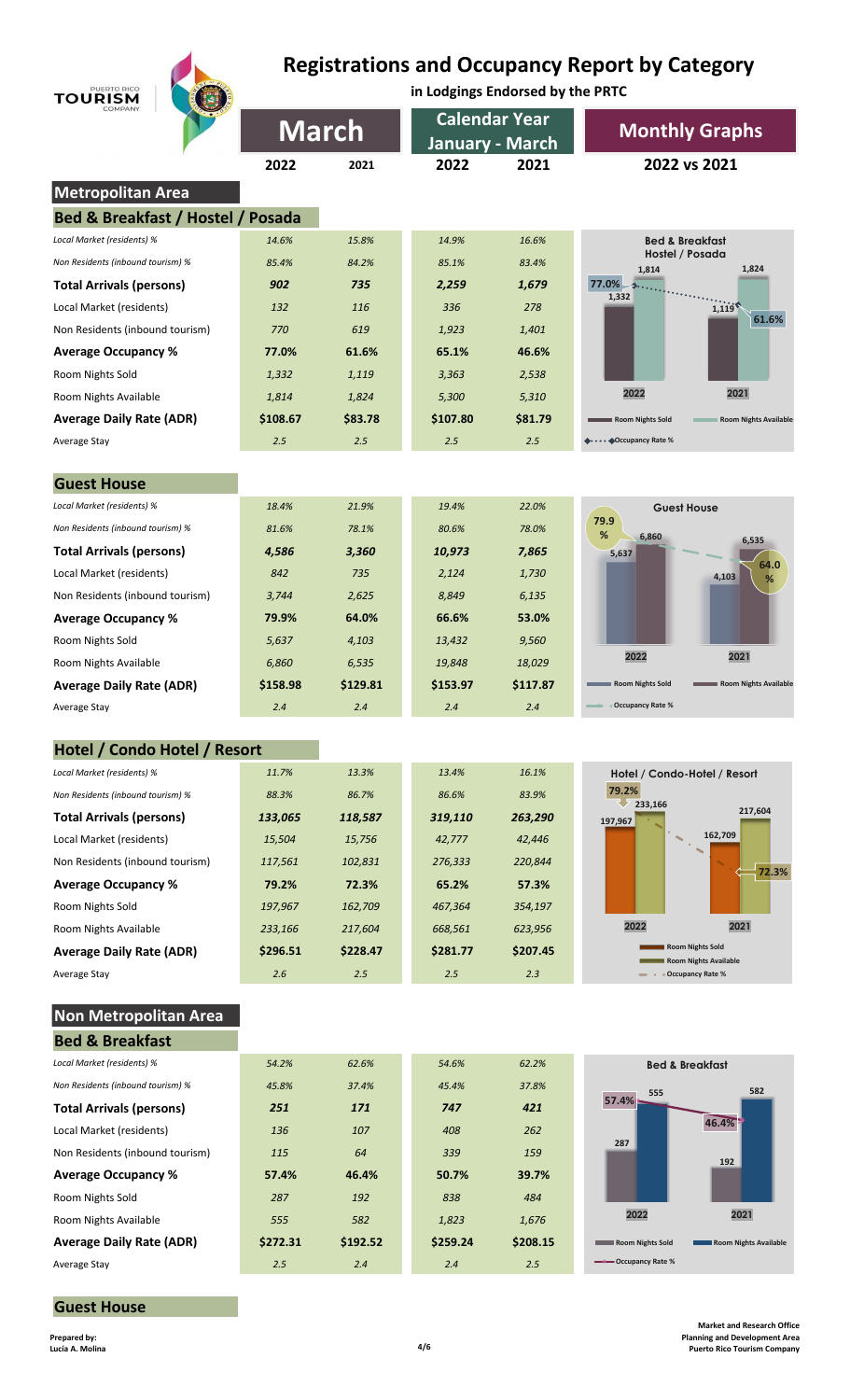

# **Registrations and Occupancy Report by Category**

| PUERTO RICO<br><b>TOURISM</b>                                   | О               |                | in Lodgings Endorsed by the PRTC |                 |                                                  |  |
|-----------------------------------------------------------------|-----------------|----------------|----------------------------------|-----------------|--------------------------------------------------|--|
|                                                                 |                 |                | <b>Calendar Year</b>             |                 |                                                  |  |
|                                                                 | <b>March</b>    |                | January - March                  |                 | <b>Monthly Graphs</b>                            |  |
|                                                                 | 2022            | 2021           | 2022                             | 2021            | 2022 vs 2021                                     |  |
| Local Market (residents) %                                      | 32.6%           | 35.7%          | 32.4%                            | 37.8%           | <b>Guest House</b>                               |  |
| Non Residents (inbound tourism) %                               | 67.4%           | 64.3%          | 67.6%                            | 62.2%           | 6,108<br>70.5%<br>5,644                          |  |
| <b>Total Arrivals (persons)</b>                                 | 3,397           | 2,275          | 9,407                            | 5,198           |                                                  |  |
| Local Market (residents)                                        | 1,109           | 813            | 3,045                            | 1,967           | 3,674<br>44.2%                                   |  |
| Non Residents (inbound tourism)                                 | 2,288           | 1,462          | 6,362                            | 3,231           | 2,556                                            |  |
| <b>Average Occupancy %</b>                                      | 70.5%           | 44.2%          | 66.0%                            | 37.1%           |                                                  |  |
| Room Nights Sold                                                | 3,674           | 2,556          | 10,173                           | 5,865           |                                                  |  |
| Room Nights Available                                           | 5,644           | 6,108          | 16,943                           | 17,027          | 2022<br>2021                                     |  |
| <b>Average Daily Rate (ADR)</b>                                 | \$197.14        | \$166.72       | \$198.03                         | \$158.66        | Room Nights Sold<br>Room Nights Available        |  |
| Average Stay                                                    | 2.3             | 2.3            | 2.3                              | 2.2             | <b>Occupancy Rate %</b>                          |  |
|                                                                 |                 |                |                                  |                 |                                                  |  |
| <b>Hotel</b>                                                    |                 |                |                                  |                 |                                                  |  |
| Local Market (residents) %                                      | 33.8%           | 44.9%          | 36.5%                            | 48.5%           | Hotel                                            |  |
| Non Residents (inbound tourism) %                               | 66.2%           | 55.1%          | 63.5%                            | 51.5%           | 107,079<br>101,345<br>54.0                       |  |
| <b>Total Arrivals (persons)</b>                                 | 50,616          | 52,842         | 125,390                          | 123,336         | %                                                |  |
| Local Market (residents)                                        | 17,133          | 23,737         | 45,830                           | 59,870          | 65,693<br>58,497                                 |  |
| Non Residents (inbound tourism)                                 | 33,483          | 29,105         | 79,560                           | 63,466          | 52.1                                             |  |
| <b>Average Occupancy %</b>                                      | 54.0%           | 52.1%          | 47.6%                            | 43.1%           | %                                                |  |
| Room Nights Sold                                                | 65,693          | 58,497         | 162,292                          | 136,184         |                                                  |  |
| Room Nights Available                                           | 107,079         | 101,345        | 303,882                          | 284,544         | 2022<br>2021                                     |  |
| <b>Average Daily Rate (ADR)</b>                                 | \$266.56        | \$214.50       | \$255.59                         | \$199.42        | Room Nights Sold<br>Room Nights Available        |  |
| Average Stay                                                    | 2.5             | 2.3            | 2.5                              | 2.3             | <b>Occupancy Rate %</b>                          |  |
|                                                                 |                 |                |                                  |                 |                                                  |  |
| <b>Resort</b>                                                   |                 | 15.1%          | 22.7%                            |                 | Resort                                           |  |
| Local Market (residents) %<br>Non Residents (inbound tourism) % | 23.3%           |                |                                  | 17.2%           | 85.9%                                            |  |
|                                                                 | 76.7%           | 84.9%          | 77.3%                            | 82.8%           | 25,745<br>25,806<br>23,287                       |  |
| <b>Total Arrivals (persons)</b>                                 | 15,303          | 6,699          | 42,057                           | 15,484          |                                                  |  |
| Local Market (residents)<br>Non Residents (inbound tourism)     | 3,571           | 1,009<br>5,690 | 9,565<br>32,492                  | 2,665<br>12,819 | 11,396                                           |  |
|                                                                 | 11,732<br>85.9% | 48.3%          | 60.8%                            | 38.3%           | 48.3%                                            |  |
| <b>Average Occupancy %</b><br>Room Nights Sold                  | 23,287          | 11,396         | 51,092                           | 24,174          |                                                  |  |
| Room Nights Available                                           | 25,806          | 25,745         | 78,871                           | 73,742          | 2022<br>2021                                     |  |
| <b>Average Daily Rate (ADR)</b>                                 | \$620.51        | \$776.82       | \$617.61                         | \$731.59        | <b>Room Nights Sold</b>                          |  |
| Average Stay                                                    | 3.6             | 4.1            | 3.9                              | 3.9             | <b>Room Nights Available</b><br>Occupancy Rate % |  |
|                                                                 |                 |                |                                  |                 |                                                  |  |
| <b>Condo Hotel / Time-Sharing</b>                               |                 |                |                                  |                 |                                                  |  |
| Local Market (residents) %                                      | 41.3%           | 43.6%          | 41.6%                            | 45.0%           | Condo-Hotel / Time Sharing                       |  |
| Non Residents (inbound tourism) %                               | 58.7%           | 56.4%          | 58.4%                            | 55.0%           | 17,031                                           |  |
| <b>Total Arrivals (persons)</b>                                 | 9,341           | 7,395          | 21,896                           | 16,586          | 16,519<br>64.7%                                  |  |
| Local Market (residents)                                        | 3,858           | 3,223          | 9,103                            | 7,462           | 11,004                                           |  |
| Non Residents (inbound tourism)                                 | 5,483           | 4,172          | 12,793                           | 9,124           | 8,683                                            |  |
| <b>Average Occupancy %</b>                                      | 64.7%           | 60.3%          | 56.4%                            | 55.1%           |                                                  |  |
| Room Nights Sold                                                | 11,004          | 8,683          | 26,000                           | 19,515          | 60.3%                                            |  |
| Room Nights Available                                           | 17,031          | 16,519         | 47,936                           | 44,228          | 2021<br>2022                                     |  |
| <b>Average Daily Rate (ADR)</b>                                 | \$263.09        | \$303.71       | \$295.42                         | \$274.37        | <b>Room Nights Sold</b>                          |  |
|                                                                 |                 |                |                                  |                 | <b>Room Nights Available</b>                     |  |
| Average Stay                                                    | 3.0             | 3.0            | 3.1                              | 3.0             | •••••• Occupancy Rate %                          |  |